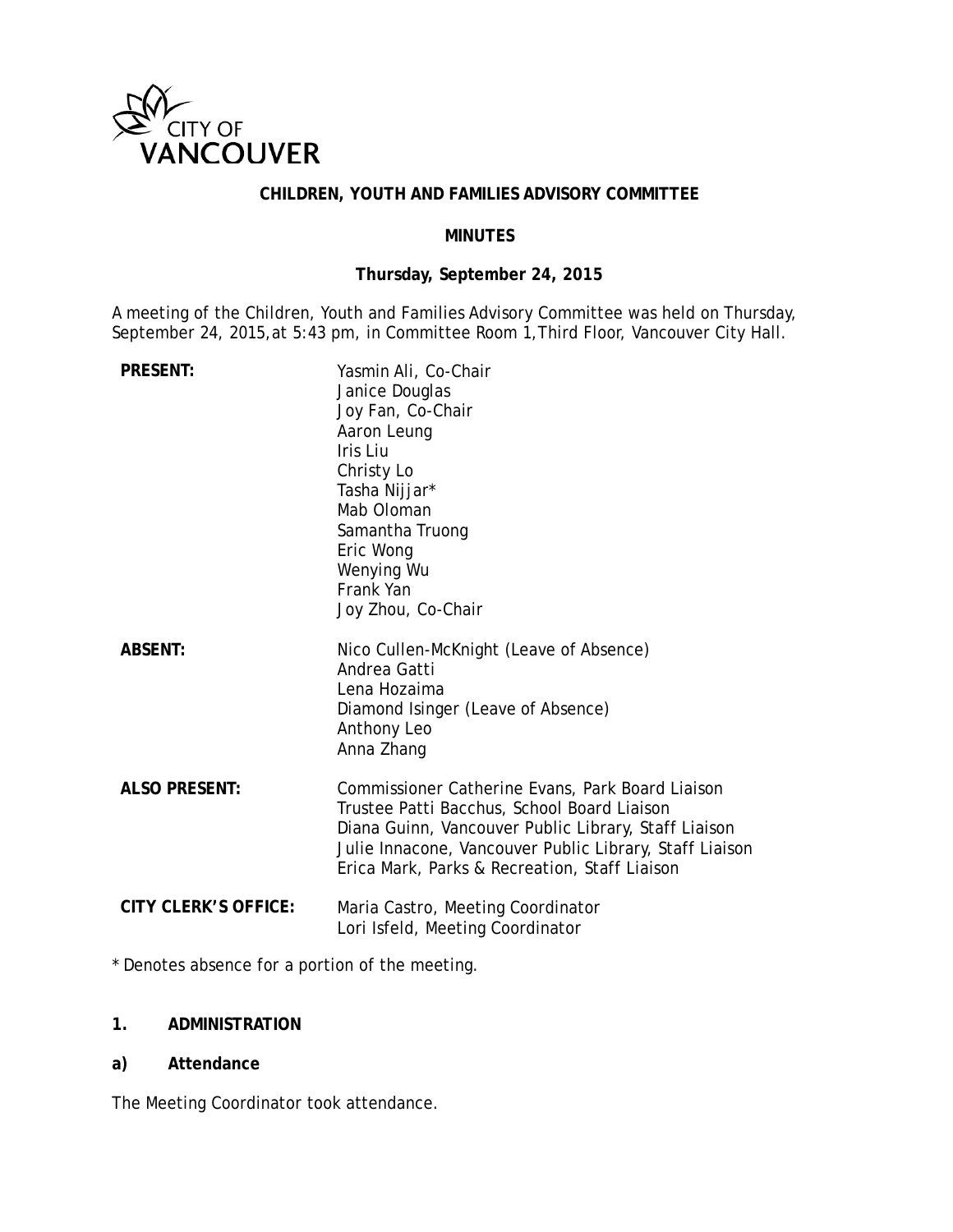#### **b) Leave of Absence Requests**

MOVED by Joy Fan SECONDED by Janice Douglas

> THAT the Children, Youth and Families Advisory Committee approve leaves of absence for Diamond Isinger and Nico-Cullen-McKnight.

CARRIED UNANIMOUSLY. (Tasha Nijjar absent for the vote)

## **c) Minutes of June 18, 2015, for Approval**

MOVED by Frank Yan SECONDED by Christy Lo

> THAT the minutes of the Children, Youth and Families Advisory Committee meeting held on June 18, 2015, be approved.

CARRIED UNANIMOUSLY (Tasha Nijjar absent for the vote)

# **2. Presentation – Seaside Greenways Completion**

Engineering staff from Active Transportation provided a presentation which included an interactive session on the Seaside Greenway Completion Project and the 10<sup>th</sup> Avenue Corridor Project. Staff responded to questions.

\* \* \* \* \*

*The Committee agreed to vary the order of the agenda in order to consider item 5 as its next item of business. For clarity the minutes are recorded in chronological order.*

\* \* \* \* \*

# **5. Support Letter for Bottle Water Ban in Schools**

Aaron Leung provided an update on a student led initiative called Youth4Tap, which aims to replace old water fountains with new refillable water stations in schools. Discussion ensued regarding support for the initiative.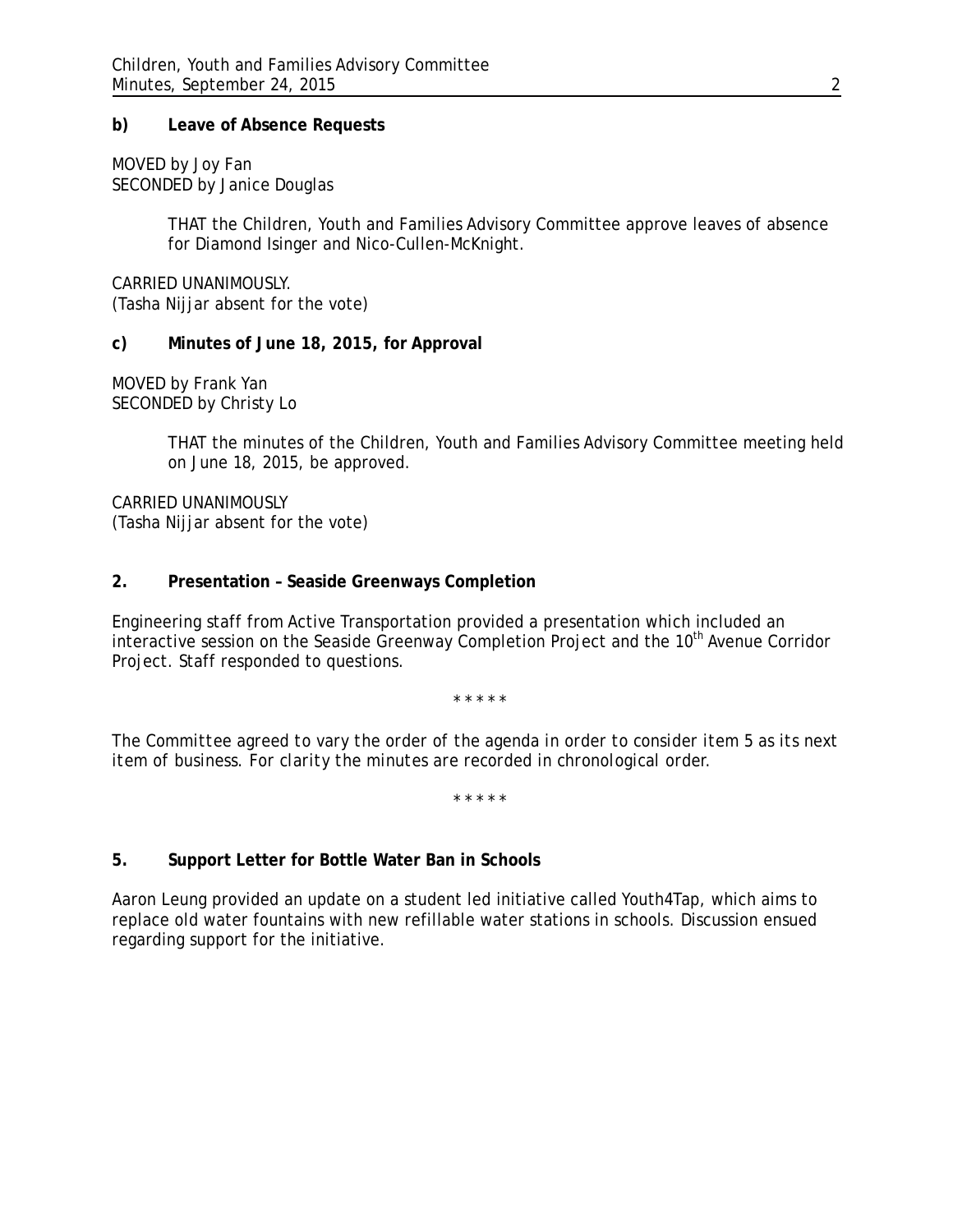Following discussion it was

MOVED by Aaron Leung SECONDED by Yasmin Ali

> THAT the Children, Youth and Families Advisory Committee support the Youth4Tap initiative as presented at this meeting.

CARRIED UNANIMOUSLY

# **3. Approval of 2016 Meeting Dates**

The Committee will review regular and working session meeting dates for 2016 with the Meeting Coordinator, for approval at the next meeting.

## **4. Working Session Feedback**

## *a) Budget 2016 Consultation*

MOVED by Mab Oloman SECONDED by Yasmin Ali

> THAT the Children, Youth and Families Advisory Committee strike a working group to prepare a submission to the Province of British Columbia's Select Stand Committee on Finance and Government Services, in response to the Province's "Budget 2016 Consultation" call for submissions.

CARRIED UNANIMOUSLY (Tasha Nijjar absent for the vote)

Trustee Patti Bacchus, Mab Oloman, Wenying Wu and Joy Zhou agreed to form the working group and prepare the letter. The deadline for submission to the Province is midnight Thursday, October 15, 2015.

# *b) General Expectations for the Committee*

The Committee discussed improving email communications amongst members.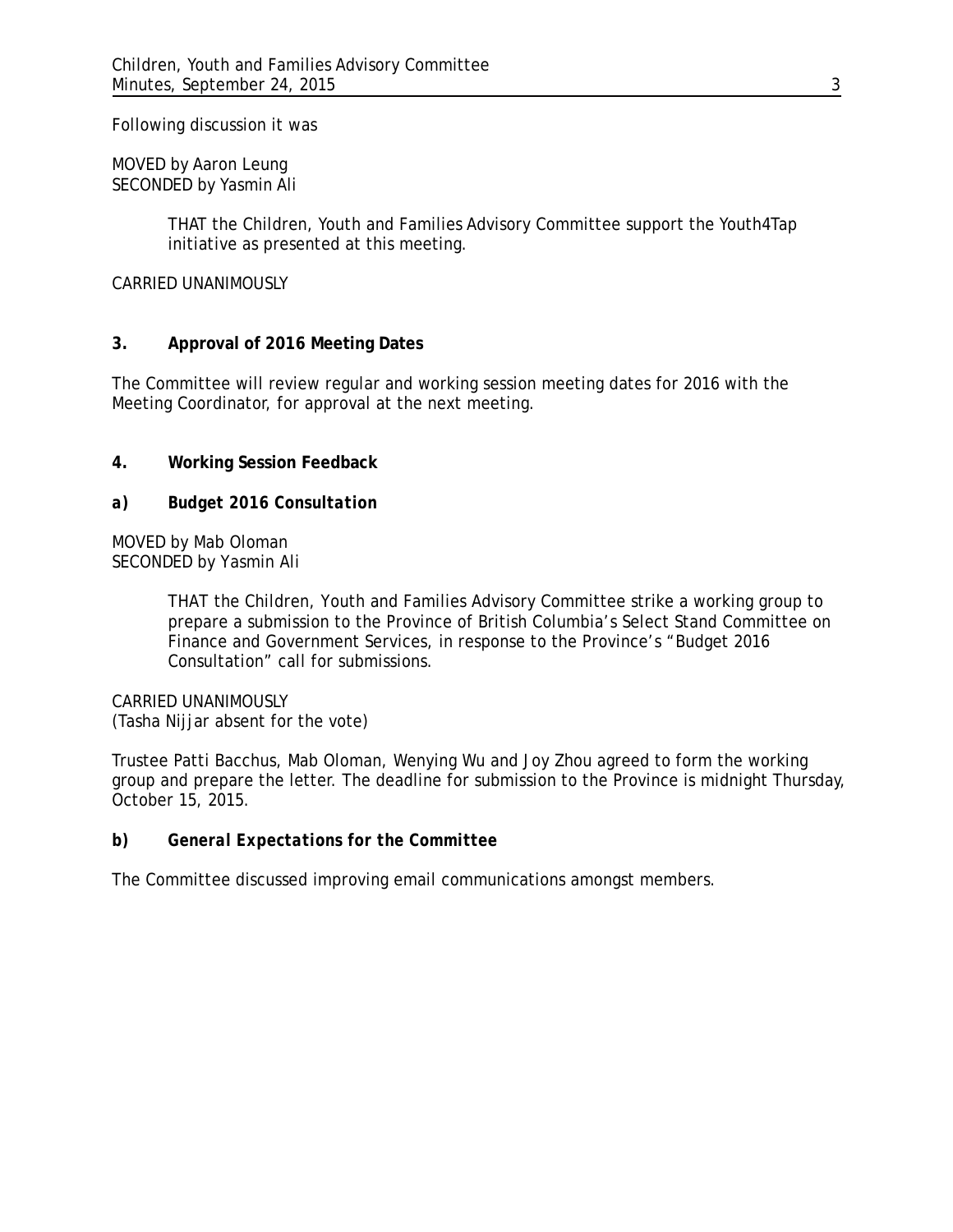Following discussion it was

MOVED by Yasmin Ali SECONDED by Joy Fan

> THAT the Children, Youth and Families Advisory Committee improve communications by providing clear descriptions in the email subject field. Sample descriptions agreed to are as follows:

- No reply necessary
- Do not reply information only
- Please reply by [insert date here]
- Email approval required by [insert date here]

CARRIED UNANIMOUSLY (Tasha Nijjar absent for the vote)

Diana Guinn, Staff Liaison, reminded the Committee that agenda items be submitted to the Meeting Coordinator at least one week in advance of a regular meeting, in order that the agenda be posted and distributed in a timely manner.

# **6. Filling of Committee Positions**

The Meeting Coordinator responded to questions regarding filling vacancies on the Committee, noting the applications will be open later this fall. A link to the application form will be provided when available.

The Committee agreed to pursue strategies to recommend candidates to apply.

# **7. Sub-committee Creation / Individual Responsibilities**

It was agreed to discuss sub-committees at the next meeting.

#### **8. New Business**

Commissioner Catherine Evans reported on the "Take Our Girls To Vote" campaign, which engages young girls to take part in the election process.